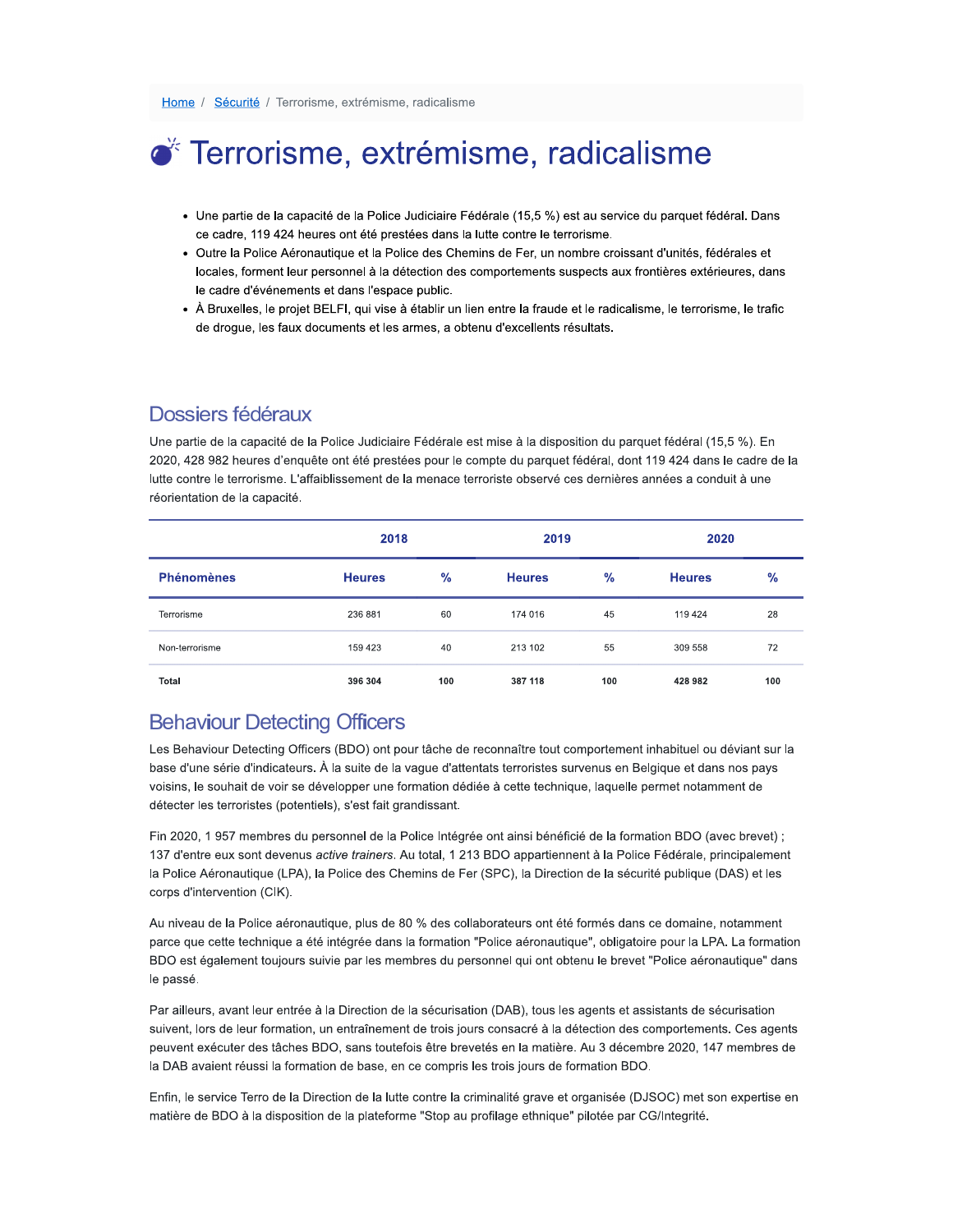



### La Police Aéronautique met AERIS sur les rails

La Police Aéronautique a lancé le projet AERIS à Brussels Airport. Mot latin désignant l'air, AERIS est l'acronyme de "Acties volgens Excellente politiezorg met Respect voor Informatiegestuurde Samenwerking", que l'on pourrait traduire par "Actions conformes à l'excellence dans la fonction de police, dans le respect de la collaboration guidée par l'information".

De nombreux partenaires sont présents dans un aéroport. Que ce soit côté passagers ou côté fret, tous ont un rôle à jouer dans la sécurité de l'environnement aéroportuaire. La collaboration occupe donc une place essentielle à cet égard. Le projet AERIS a démarré à la suite de problèmes de circulation à l'intérieur et aux abords de la zone de fret de l'aéroport. Même pendant la crise sanitaire, des actions impliquant différents partenaires ont été organisées sur une base régulière, débouchant à chaque fois sur des résultats encourageants. On n'y accorde souvent peu d'attention, mais la zone de fret n'en reste pas moins vulnérable aux phénomènes de criminalité liés à l'aéroport. Lorsque la situation sanitaire le permettra, le projet AERIS passera à la vitesse supérieure, le but étant d'organiser des actions innovantes associant différents partenaires afin de permettre, dans le cadre d'une approche intégrale, une circulation optimale de toutes les informations. Parallèlement aux problèmes en matière de circulation, l'attention sera portée sur le travail judiciaire.

## Projet BELFI : l'approche multidisciplinaire continue de porter ses fruits

La Police Judiciaire Fédérale (PJF) de Bruxelles a poursuivi ses efforts dans le cadre du plan Canal, dans la lutte tant contre l'extrémisme violent et le terrorisme que contre les phénomènes qui les soutiennent.

Cette approche est principalement basée sur des projets et nécessite l'élaboration d'une "image" approfondie ainsi qu'une approche multidisciplinaire, associant les zones de police bruxelloises et de nombreux partenaires publics et privés.

Le projet BELFI, qui a été développé dans le cadre du plan Canal et est centré sur la fraude commise par des personnes physiques et morales en lien avec le radicalisme, le terrorisme, le trafic de drogue, les faux documents et les armes, a produit des résultats tout à fait satisfaisants, et ce malgré l'annulation de nombreuses actions en raison de la crise sanitaire. En 2020, 142 entités - 26 ASBL et 116 sociétés commerciales - dans le ressort de la cour d'appel de Bruxelles ont été contrôlées lors de 23 opérations.

- Ces contrôles ont conduit à l'interpellation de 31 personnes en séjour illégal.
- · Les constatations effectuées concernent notamment des faits de fraude sociale (21), de stupéfiants (6) et de faux documents (5).
- 31 et 7 personnes ont fait respectivement l'objet d'une arrestation administrative ou judiciaire.
- Au total, 36 et 18 sociétés ont été respectivement radiées ou dissoutes.
- Des saisies ont été opérées pour un montant total de 41 315 euros, et 22 900 euros de cautions ont été payés; le montant total des amendes administratives et pénales infligées s'élève quant à lui à 549 000 euros.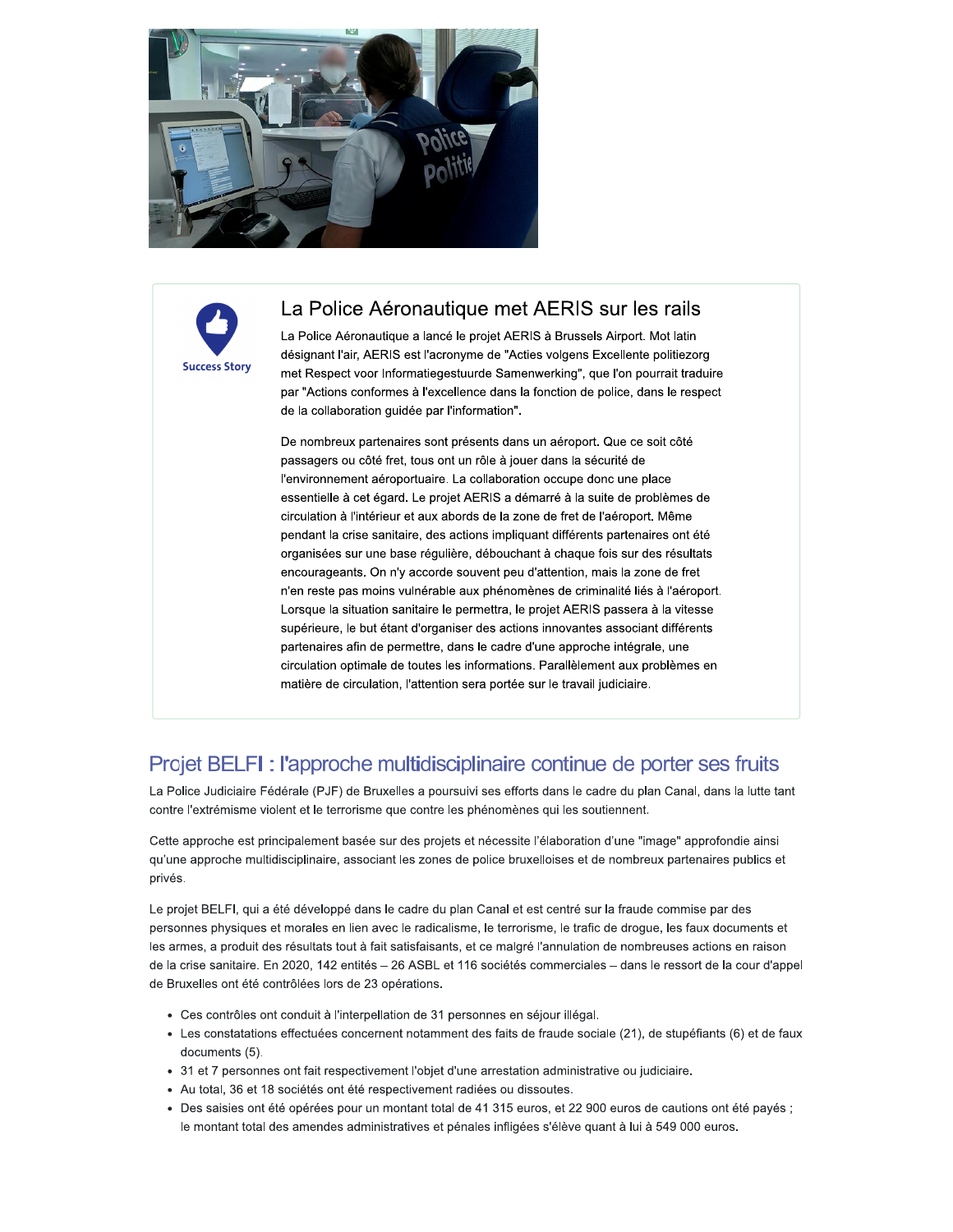## **Screening**

### Avis et attestations de sécurité

Le screening consiste en une vérification de sécurité dans le but de délivrer un avis ou une attestation de sécurité. Il doit permettre à certaines personnes de se rendre dans des lieux "sensibles" en vue d'y effectuer un travail ou d'y occuper un poste spécifique.

| <b>Avis &amp; attestions</b>                 | 2018    | 2019    | 2020     |
|----------------------------------------------|---------|---------|----------|
| Aéroports                                    | 20 6 25 | 20 068  | 15 4 9 1 |
| Autorité nationale de sécurité (ANS)         | 13 278  | 6569    | 5 5 0 7  |
| <b>Divers</b>                                | 6 200   | 6488    | 3 3 6 8  |
| <b>Militaires</b>                            | 5 0 0 0 | 4 9 9 3 | 7 3 3 7  |
| Agence fédérale de contrôle nucléaire (AFCN) | 5822    | 4 9 9 4 | 4519     |
| Engagements Police Intégrée                  | 4 8 4 5 | 5916    | 3 4 3 7  |
| Appui zones de police                        | 1 0 0 0 | 578     | 295      |
| Distinctions honorifiques                    | 17 368  | 20 20 7 | 13 181   |
| Total                                        | 74 138  | 69813   | 53 135   |

La diminution du nombre de vérifications de sécurité pour l'année 2020 est due à la crise sanitaire. C'est certainement le cas dans le secteur aéroportuaire à cause des restrictions de voyage.

#### Habilitations de sécurité

Les membres du personnel de la Police Fédérale et de la Police Locale qui, en raison de leur fonction, ont ou doivent avoir accès à des données classifiées ou des locaux, lieux de réunions classifiés, doivent disposer d'une habilitation spécifique. Ces "habilitations de sécurité" ont pour but de protéger des informations sensibles en limitant leur disponibilité.

Depuis 2018, nous constatons que le nombre de vérifications de sécurité (screenings) en vue de l'octroi d'une habilitation de sécurité est relativement stable.

| Habilitations de sécurité octroyées | 2018 | 2019 | 2020 |
|-------------------------------------|------|------|------|
| Confidentiel                        | 19   | 10   | 76   |
| Secret                              | 735  | 753  | 713  |
| Très secret                         | 147  | 195  | 247  |
| Total                               | 901  | 958  | 1036 |

80 % des demandes (de renouvellement) d'habilitation sont exprimées en 2020 par des membres de la Police Fédérale.

## Gestion civile internationale des crises

La Police Fédérale a mis un expert antiterrorisme supplémentaire à la disposition du Service européen pour l'action extérieure. En plus des trois policiers belges travaillant déjà auprès des délégations de l'Union européenne en Bosnie-Herzégovine (EUDEL Sarajevo), Libye (EUDEL Tripoli) et en Indonésie (EUDEL Jakarta), un quatrième expert belge a été affecté à la délégation de l'Union européenne au Liban (EUDEL Beyrouth).

En outre, la Police Intégrée a déployé - via la Direction de la coopération policière internationale (CGI) - un total de 10 collaborateurs (neuf d'entre eux appartenant à la Police Fédérale) pour les missions de gestion civile des crises de l'Union européenne au Niger (EUCAP Sahel Niger), au Mali (EUCAP Sahel Mali), en Irak (EUAM Irak), en Ukraine